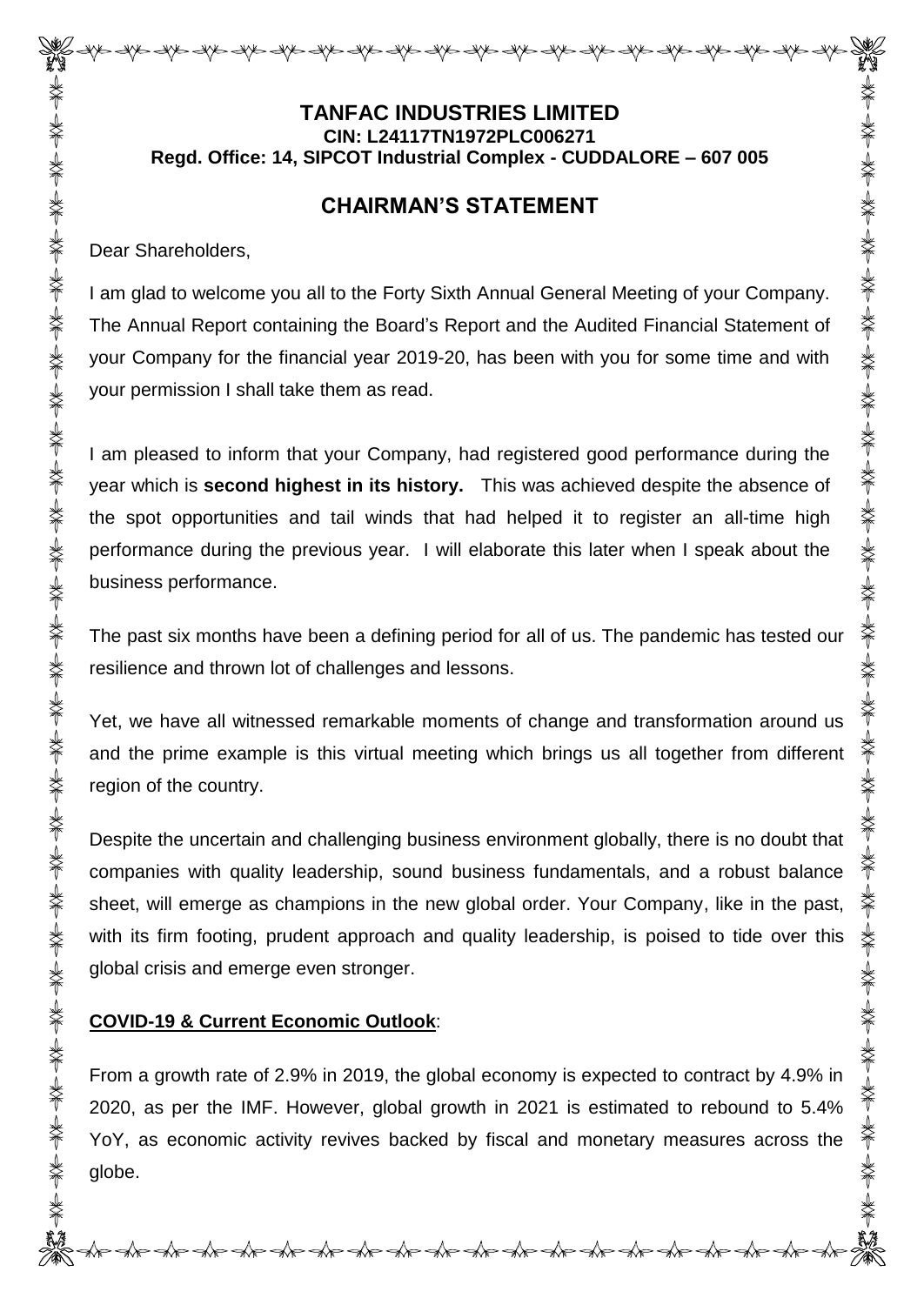The Indian economy delivered a subdued performance in the last fiscal year with FY20 GDP growth falling to 4.2% primarily due to weakness in manufacturing and construction sectors. As expected, we witnessed a contraction in economic growth in the first quarter on account of widespread shutdowns. Despite this slump in Q1, the activity levels are gradually normalizing.

Both the Reserve Bank of India (RBI) and the Government of India have announced several policy measures to provide relief to the affected sections of the economy and to support the process of recovery. I remain confident that India's long-term growth potential remains intact despite the temporary setback due to COVID. The IMF also has estimated that the Indian economy will rebound to 6% in FY22. The Government's move to promote domestic champions through the Atmanirbhar Bharat programme is expected the rekindle and push the economy forward and your company is committed to seize the opportunities that come on its way.

In these turbulent and dynamic times, TANFAC demonstrated extraordinary resilience aided by the unflinching support of its committed employees. Post the lockdown in the last week of March due to outbreak of the pandemic, your Company had acted swiftly and got special consent from the Cuddalore District Administration and restarted the plants in phases from 8<sup>th</sup> of April and gradually improved the operations during the first quarter. Our employees ensured uninterrupted business support while adopting to the new paradigm of work from home. The management team also reassessed business models, to identify strategic and tactical opportunities to improve effectiveness, prune avoidable costs, as well as prepare for the new normal with clear focus on Value Added Products, (VAPs), getting closer to customers and connecting with all stakeholders.

I take this opportunity to thank all the employees of the company and particularly to those who have gone beyond their call of duty, in providing help and support to the affected persons.

#### **OPERATIONS AND OVERALL PERFORMANCE:**

As I said in the beginning, your Company had registered good performance during the financial year 2019-20 which is the **second highest in its history.** During the financial year 2019-20, your company had recorded EBIDTA, Net Profit and Total Comprehensive Income of ₹27.10 Crores, ₹16.97 Crores and ₹17.28 Crores respectively.

≪∕ की की की की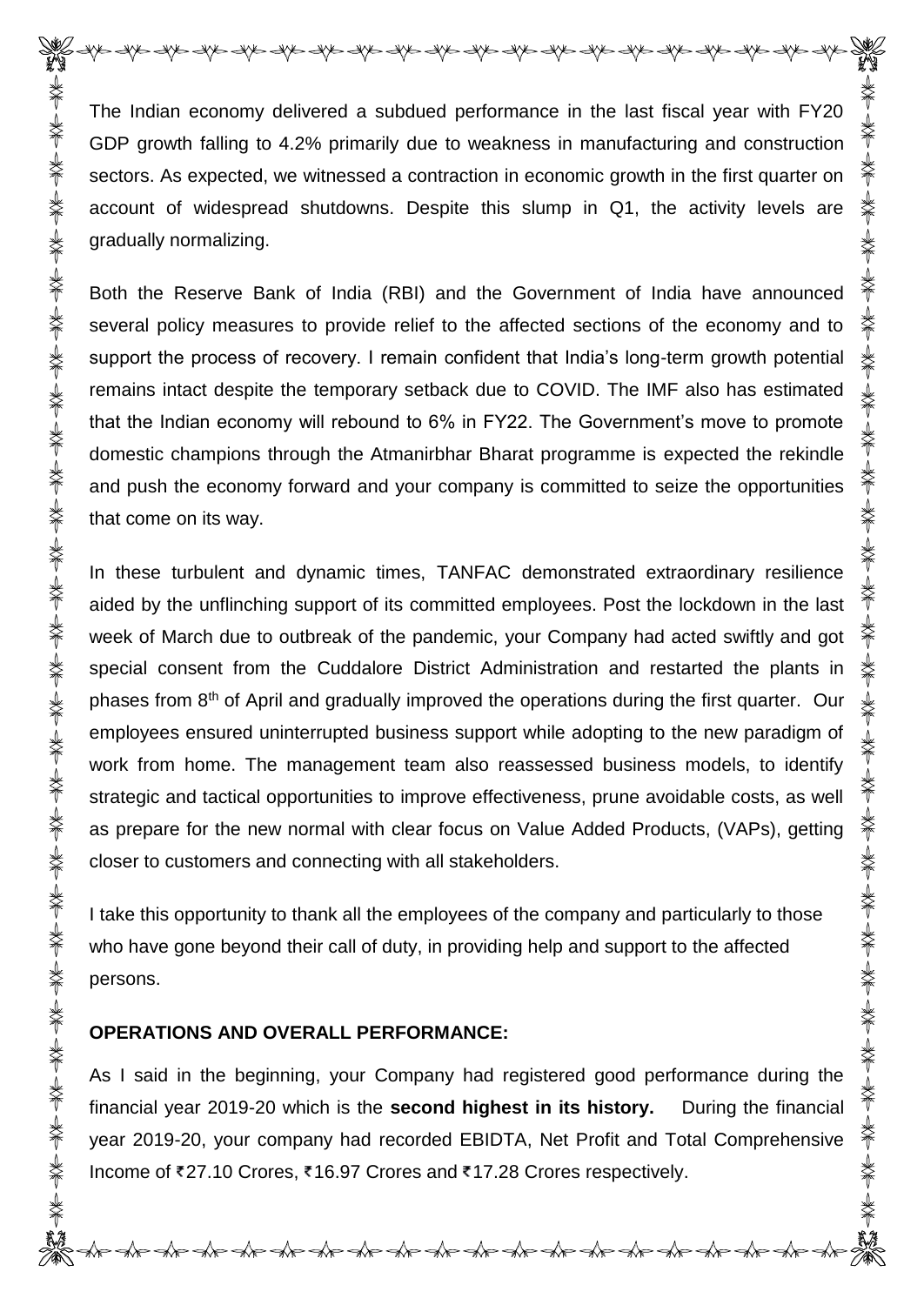Your Company's sales performance had decreased by 26% at ₹164.80 Crores against 221.71 Crores in the previous year, due to reduction in sale and price of Sulphuric Acid. This was partially compensated by higher sales realization in HF Acid due to continuous focus on niche / value added segments and also successfully passing through the increase in raw material price.

I am pleased to stress further that your company's focus is on continuous improvement in the bottom line. Profitability had improved significantly due to initiatives like focus on improving the share of Value added products (VAPs) and optimization of product & customer mix. Your Company focused on continuous improvements in cost optimization including fuel and energy costs. These along with the other ongoing initiatives taken during the last few years have contributed to this phenomenal and continuous improvement in operations.

Your Company also focusses on significantly conserving cash. Tight control on working capital further helped in increasing the operating cash flow which is used to repay all its debts. This has helped the Company to significantly reduce the Finance cost to  $\bar{\tau}$ 0.84 Crores from  $\overline{\epsilon}$ 3.04 Crores during the previous year. I am glad to inform you that your Company had already achieved debt-free status and poised to further improve its cash position.

#### **Q1 FY'21 PERFORMANCE:**

Despite challenging circumstances due to lock down, your Company has posted a turnover of Rs.28 crores and EBIDTA of Rs.5 crores during the first quarter of current financial year compared to turnover of Rs.32 crores and EBIDTA of Rs. 4 crores during previous quarter  $(4<sup>th</sup>$  quarter of financial year 2019-20). Improved EBIDTA despite reduction in turnover was due to initiative taken for increasing the share of VAPs and reduction of fixed costs. Your Company will continue to focus on these initiatives in the remaining quarter of financial year 2020-21 and strive to reduce the impact in the overall performance of the year due to pandemic.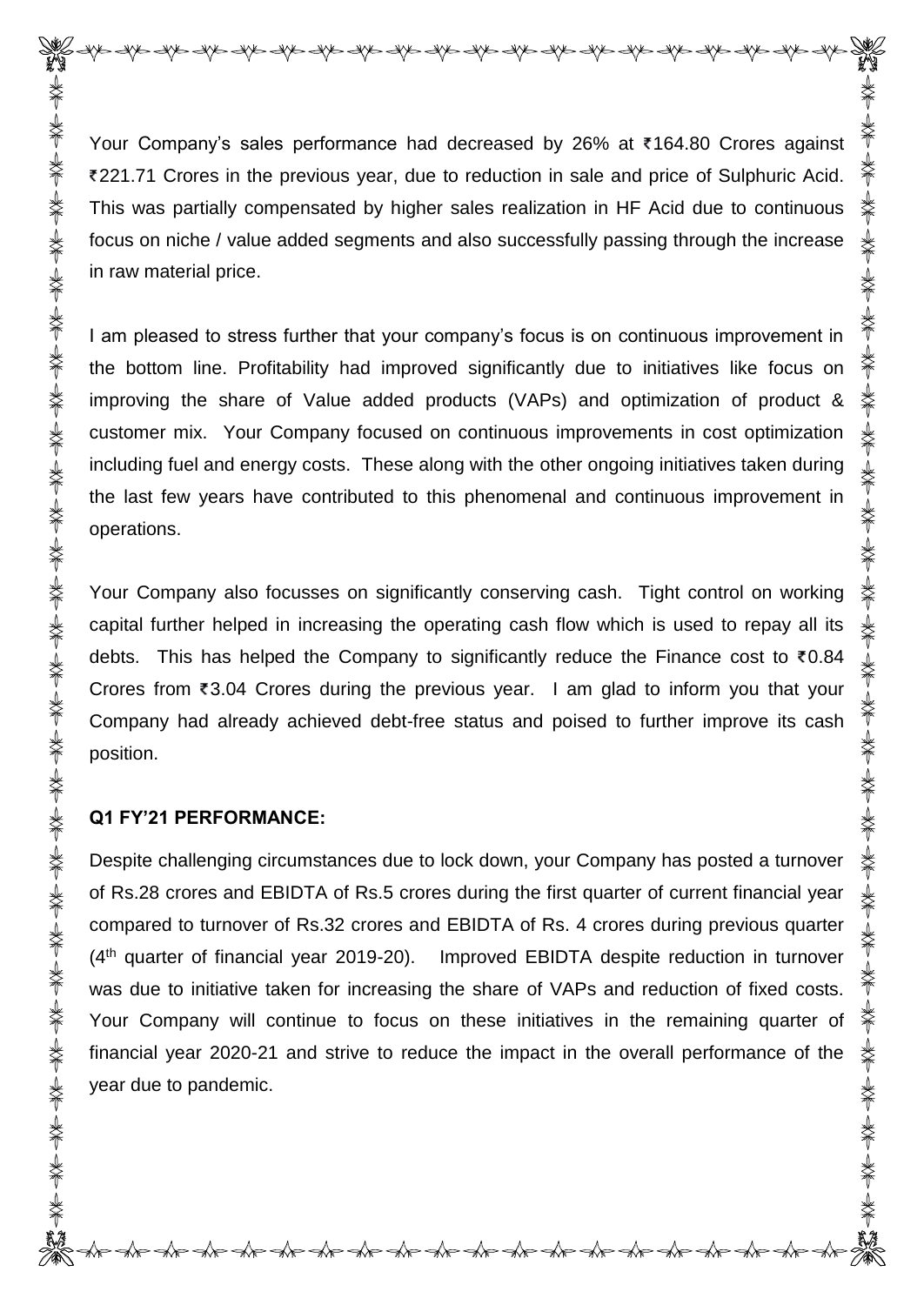### **CSR Activities:**

As mentioned in Annexure D to the Board's Report, your Company had spent Rs.33 lakhs towards various schemes, thus fulfilling its CSR obligation for the year. The CSR spend was in line with the objectives laid down in its CSR policy aimed at empowering and contributing to the social and economic development of the weaker sections of the society.

Further, to fight against the pandemic, your Company rose to the occasion and contributed to the various prevention and relief measures in partnership with the Government and the Cuddalore District Administration.

#### **DIVIDEND:**

Though the financial performance and reserve position of the company has improved significantly, your Directors have not recommended any dividend for the year 2019-20 considering the capital expenditures planned during coming years for the long term business sustenance.

### **FUTURE PROSPECTS:**

Your Company has a well-calibrated strategy of customer orientation, cost optimization and product development. I am confident, your Company will emerge stronger from this global crisis and will continue its unrelenting pursuit of enhancing shareholder value, and growth in earnings and revenues.

Your Company has made a comprehensive Business Continuity Plan backed up by robust periodic review at the apex level. Your Company has initiated measures to optimize operations of the plant, reduce fixed costs and conserve cash. Your Company continues to maintain a very comfortable level of liquidity to navigate this uncertain business environment and is well prepared to withstand temporary disruptions and sustain its market share across its products.

With the help of ongoing and fresh initiatives proposed by the company, your Directors are optimistic about further improvements in the operational performance of the company in the coming.